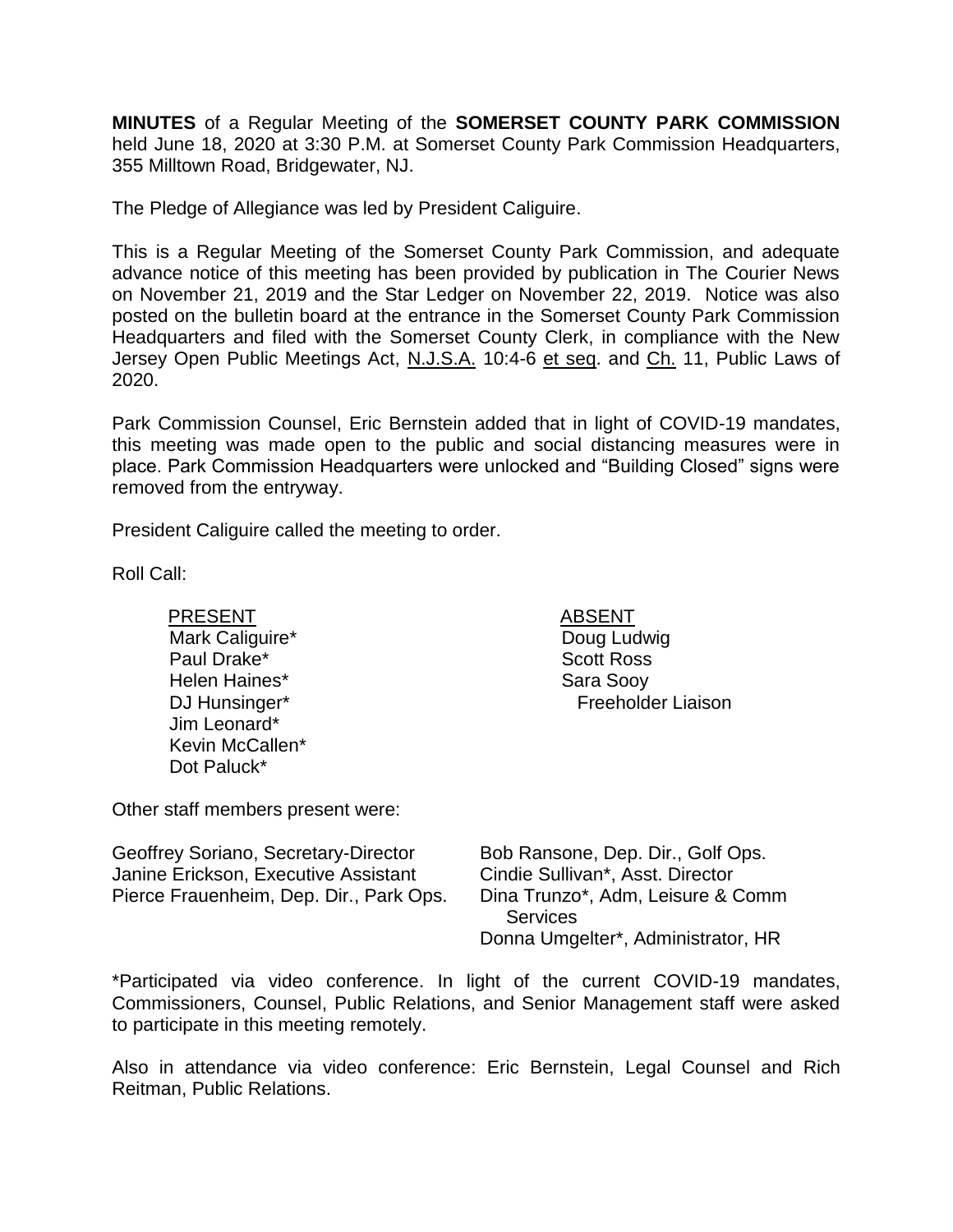Members from the public in attendance: Jen Zervopoulos Mendham, NJ 07945

Barbara Smith Basking Ridge, NJ 07920

Ellyn Shain Bernardsville, NJ 07924

Ravenell Williams Hillsborough, NJ 08844

Sarah Sherman Pennsville, NJ 08070

Diedre Hollock Basking Ridge, NJ 7920 Mary Ann and Bridget Torcivia Basking Ridge, NJ 07920

Jean Stamey Whitmore Meyersville, NJ 07933

Artemisia Leo Bridgewater, NJ 08807

Phyllis Hestrik Greenbrook, NJ 08812

Mike Merchant Neshanic Station, NJ 08853

## **OPEN MEETING FOR PUBLIC COMMENT**

Members from the public attended the meeting to discuss concerns over the future of Lord Stirling Stable. Requests were made by those who spoke to consider other means of programming including working with area schools to provide programming to students or expanding equestrian sport programs. Many speakers expressed a love for the Stable and how being a part of the environment working with horses either as a participant or an employee has been a positive experience in their lives. All of those present requested that the Stable be re-open in 2021.

#### **APPROVAL OF THE MINUTES**

President Caliguire called for the approval of the minutes of the Regular meeting held on May 21, 2020. Moved by Commissioner McCallen; seconded by Commissioner Hunsinger. YEAS: Commissioners Drake, Haines, Hunsinger, Leonard, McCallen, Paluck, and President Caliguire. NAYES: None. ABSENT: Commissioners Ludwig, Paluck, and Ross.

#### **APPROVAL OF BILLS FOR PAYMENT**

The following resolutions were moved by Commissioner Hunsinger; seconded by Commissioner McCallen. YEAS: Commissioners Drake, Haines, Hunsinger, Leonard, McCallen, Paluck, and President Caliguire. NAYES: None. ABSENT: Commissioners Ludwig and Ross.

#### **Resolution R20-117– Emergency Temporary Appropriations**

Resolution adopts a transfer of emergency temporary appropriations for 2020.

#### **Resolution R20-117A – Transfer of Open Space Appropriations**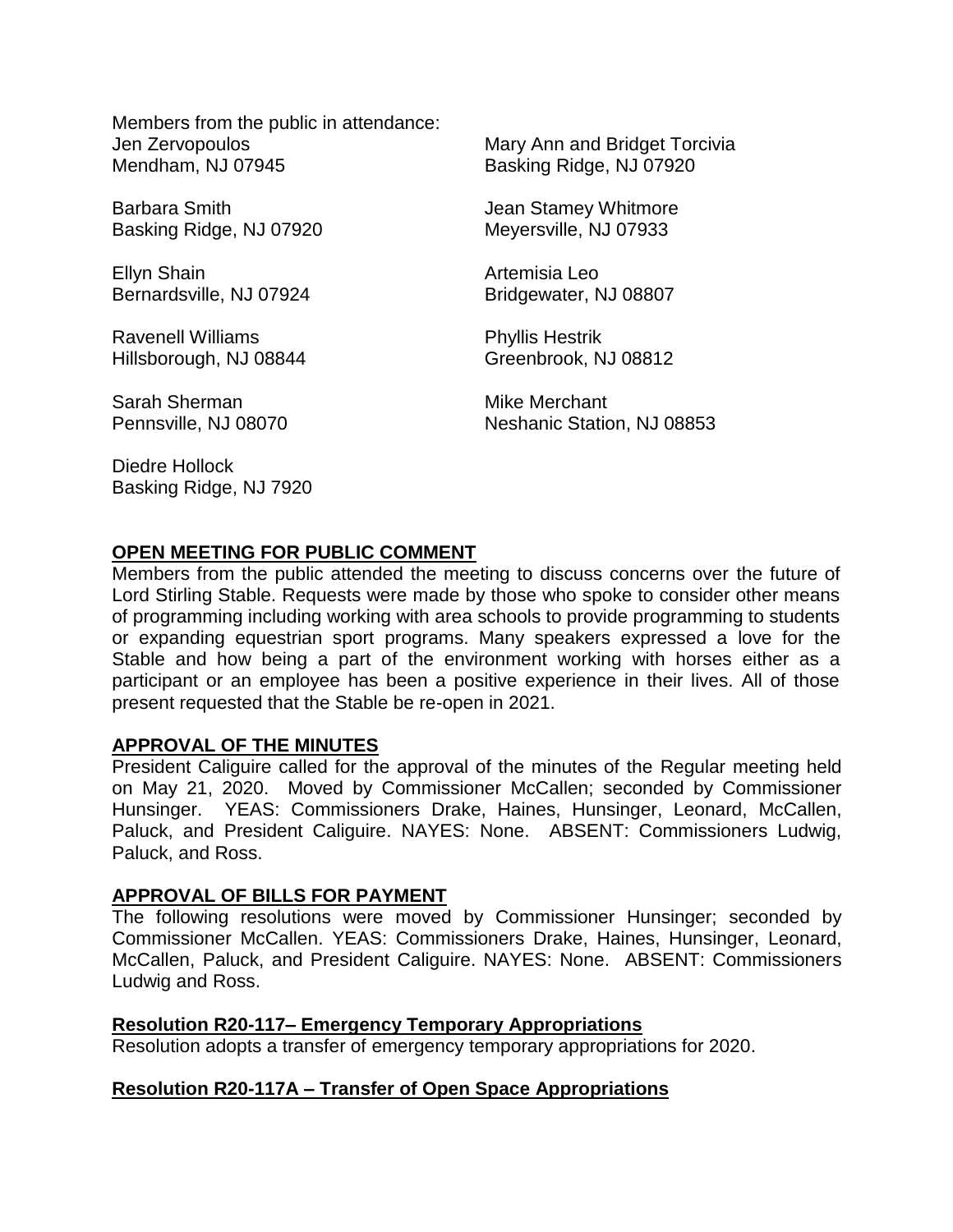Resolution reappropriates certain Open Space Trust balances for various Open Space projects.

### **Resolution R20-118 – Payment of Claims**

Resolution authorizes payment of claims in the amount of \$1,569,958.58 comprised of Claims in the amount of \$763,381.97, Other Expenses in the amount of \$33,765.97, and Salaries and Wages in the amount of \$772,810.64 for the period of May 20, 2020 through June 17, 2020.

### **Resolution R20-119 – Refund of Recreation Fees**

Resolution refunds recreation fees.

#### **Resolution R20-120 – Payment of Confirming Orders**

Resolution authorizes the payment of confirming orders totaling \$5,595.92.

#### **Resolution R20-121 – Authorizing Additional Funding for Previously Awarded Contracts (Leisure Services)**

Resolution authorizes additional funds for previously awarded contracts.

### **Resolution R20-122 – Authorizing Additional Funding for Previously Awarded Contracts (Golf)**

Resolution authorizes additional funds for previously awarded contracts.

### **Resolution R20-123 – Authorizing Additional Funding for Previously Awarded Contracts (Administration)**

Resolution authorizes additional funds for previously awarded contracts.

### **Resolution R20-124 – Authorizing Additional Funding for Previously Awarded Contracts (Park Operations)**

Resolution authorizes additional funds for previously awarded contracts.

### **Resolution R20-125 – Authorizing Additional Funding for Previously Awarded Contracts (Pending Requisitions)**

Resolution authorizes additional funds for previously awarded contracts.

### **Resolution R20-126 – Amending and Cancelling Certification of Funds for Previously Awarded Contracts**

Resolution cancels and amends certification of funds for previously awarded contracts.

### **DIRECTOR'S REPORT**

Director Soriano submitted a report for the month of May 2020.

Director Soriano informed Commissioners that he suspended his Warrior Initiative in light of the lifting of the 50% parking capacity limitation. Director Soriano praised the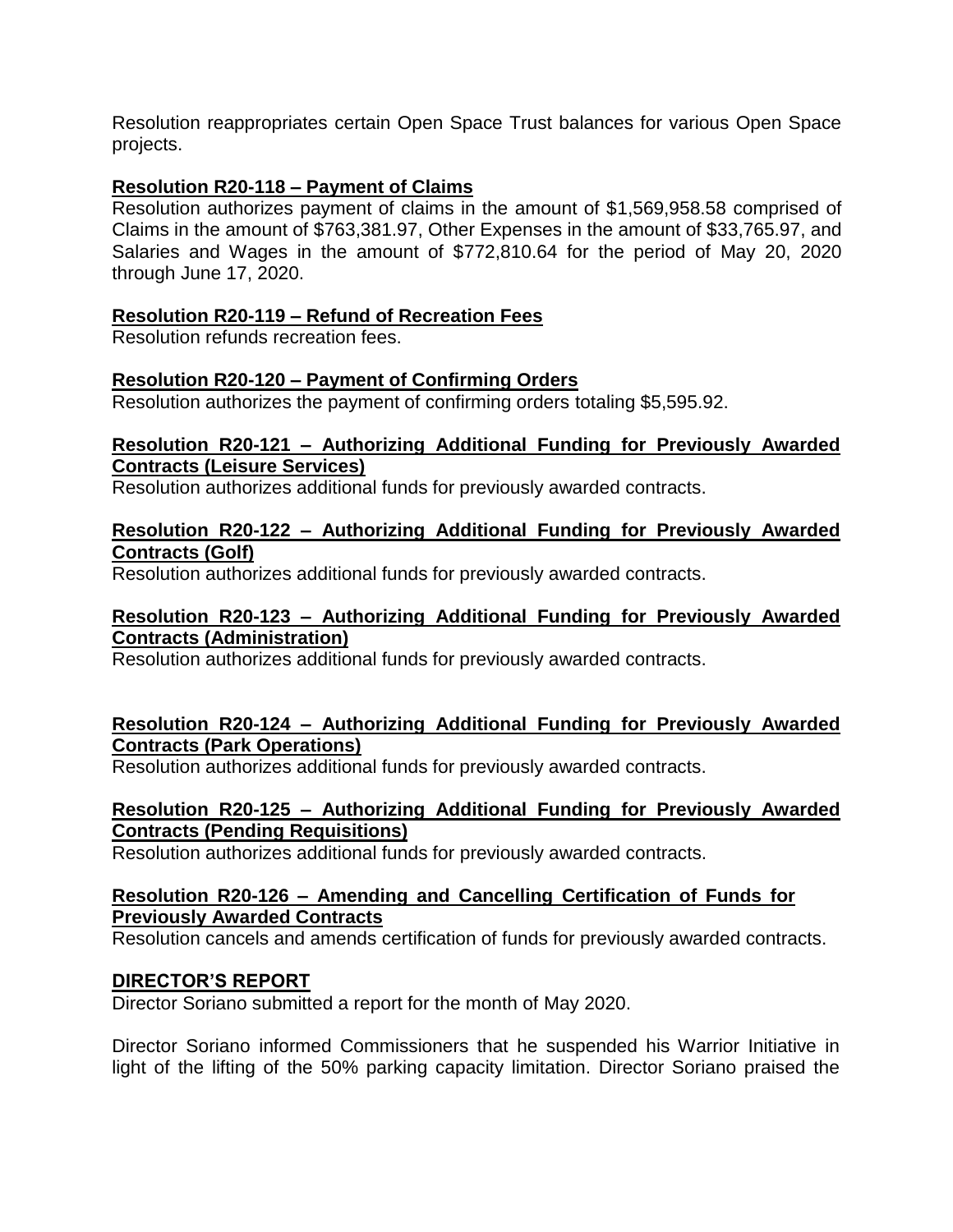staff for their participation and enforcement of the various COVID-19 protocols as they referred to park patrons.

## **COMMISSION CORRESPONDENCE**

1. Letter received from Keith Smith, licensee of Speiden farm parcel requesting repairs to Speiden house and the consideration for the Park Commission to sell the house to his nonprofit.

Director Soriano referred this request to the Property Management Committee for review.

2. Email received from Joseph Brandine requesting a Memorial trail be made for his friend and a huge trails advocate and runner, Tom O'Riley at the Sourland Mountain Preserve where Tom enjoyed running.

Director Soriano referred this request to the Leisure Services Committee.

- 3. Letter received from Montgomery Township Open Space Coordinator, Lauren Wasilauski, notifying the Park Commission of the Townships intention to construct a pathway along Skillman Road and along Burnt Hill Road.
- 4. Letter received from Bridgewater Township Clerk, Linda Doyle, notifying the Park Commission that they are one of five polling locations for the July  $7<sup>th</sup>$ Primary Election day.
- 5. Letter received from Lord Stirling Stable worker, Blake Cook, to thank the Park Commission for her continued employment during the pandemic and to advocate for the re-opening of Lord Stirling Stable in January 2021.
- 6. Letter received from Dominick Tierno, Esq. on behalf of his client Mi La Debut School of Music, who claims the music school has been pelted by golf balls from Warrenbrook Golf Course. Requesting SCPC erect a barrier.

Director Soriano referred this issue to Robert Ransone, Deputy Director of Golf Operations and Eric Bernstein, Park Commission Counsel.

## **CONSENT AGENDA**

## **RESOLUTIONS**

The following resolutions were moved by Commissioner Leonard; seconded by Commissioner Haines. YEAS: Commissioners Drake, Haines, Hunsinger, Leonard, McCallen, Paluck, and President Caliguire. NAYES: None. ABSENT: Commissioners Ludwig and Ross.

### **Resolution R20-127 – Amending Designation of Custodians of Petty Cash Funds for Fiscal Year 2020**

Resolution designates Carrie Springer as custodian of petty cash funds for the EEC.

## **Resolution R20-128 – Hold Harmless Agreement with the County of Somerset to Enable Use of Certain County-Owned Equipment And Machinery**

Resolution authorizes execution of hold harmless agreement for use of County-owned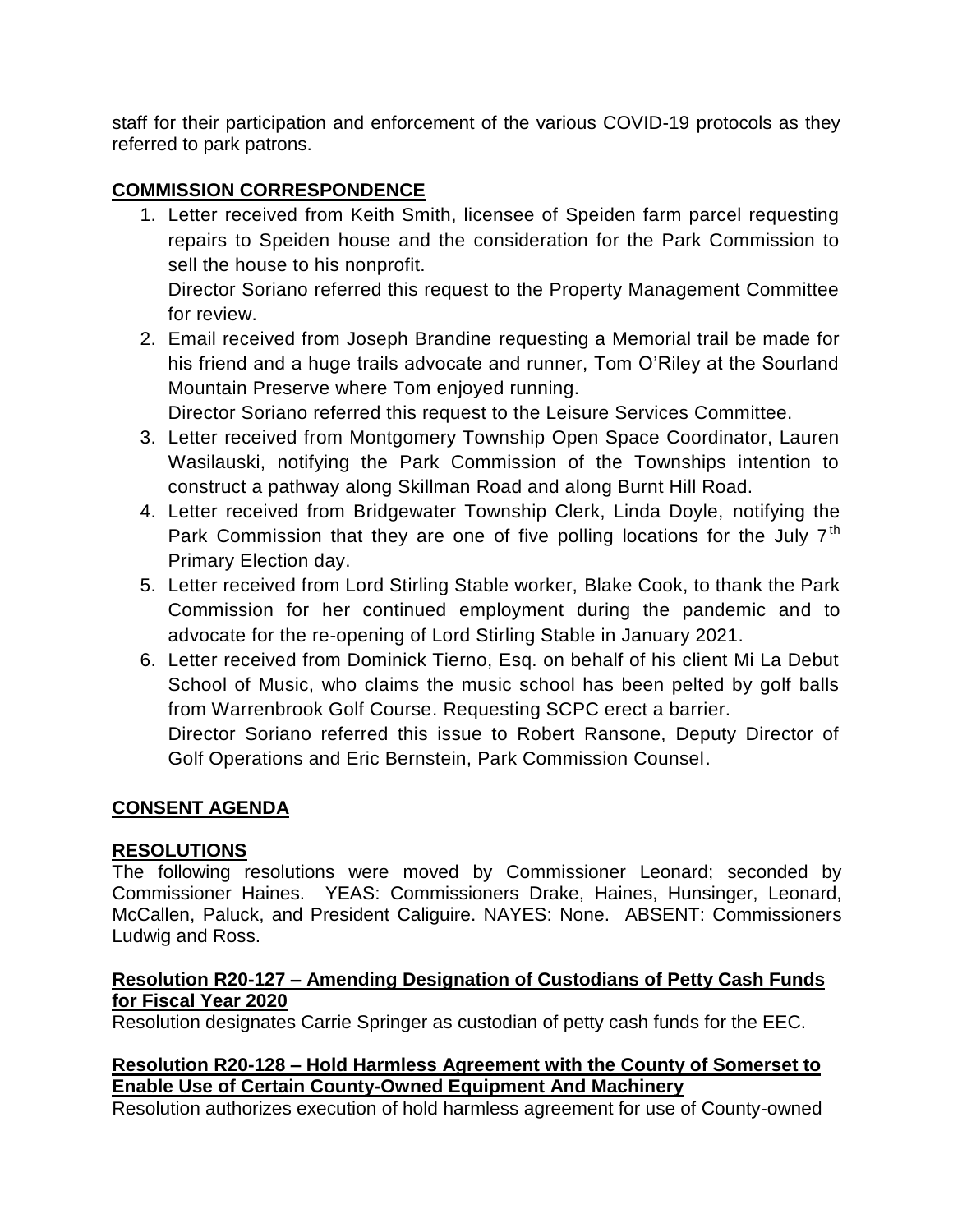equipment and machinery.

### **Resolution R20-129 - Authorizing A Rental Credit to LMH Holdings, LLC d/b/a Crave Events, LLC**

Resolution authorizes a rental credit for the months of April and May 2020.

## **Resolution R20-130– Appointing Park Ranger Manager as Special District Forest Firewarden**

Resolution appoints Ranger Manager Darren Powell as the Special District Forest Firewarden.

## **Resolution R20-131 – Amending 2020 Fee Schedule**

Resolution amends pr program fees at the EEC and adds a fee for stall paddock turnout at Lord Stirling Stable.

### **Resolution R20-132 – Authorizing use of County Contract for Audit and Accounting Services for 2020**

Resolution authorizes services from Suplee, Clooney & Company.

## **Resolution R20-133 – Authorizing use of County Contract for the Purchase of Recycling of Tree Brush, Stumps and Leaves, Wood Logs and Chips and Wood Pallets**

Resolution authorizes services from Britton Industries.

## **Resolution R20-134– Authorizing use of State Contract for Purchase of Propane Gas**

Resolution authorizes purchases from Suburban Propane.

## **Resolution R20-135– Authorizing use of County Contract for Purchase of Office Supplies**

Resolution authorizes purchases from W.B. Mason.

### **Resolution R20-136– Awarding Second Year of Three Year Contract for Irrigation Control System Support and Services**

Resolution awards second year of contract to Storr Tractor Company.

### **Resolution R20-137 – Awarding Third Year of Three Year Contract for Maintenance and Repair of HVAC Systems and Boilers**

Resolution awards third year of contract to Millenium Mechanical, LLC.

## **Resolution R20-138 – Authorizing use of County Contract for purchase of Unleaded Gasoline**

Resolution authorizes purchases from National Fuel and Allied Oil.

## **Resolution R20-139 – Correcting Duplicate Resolution Numbers**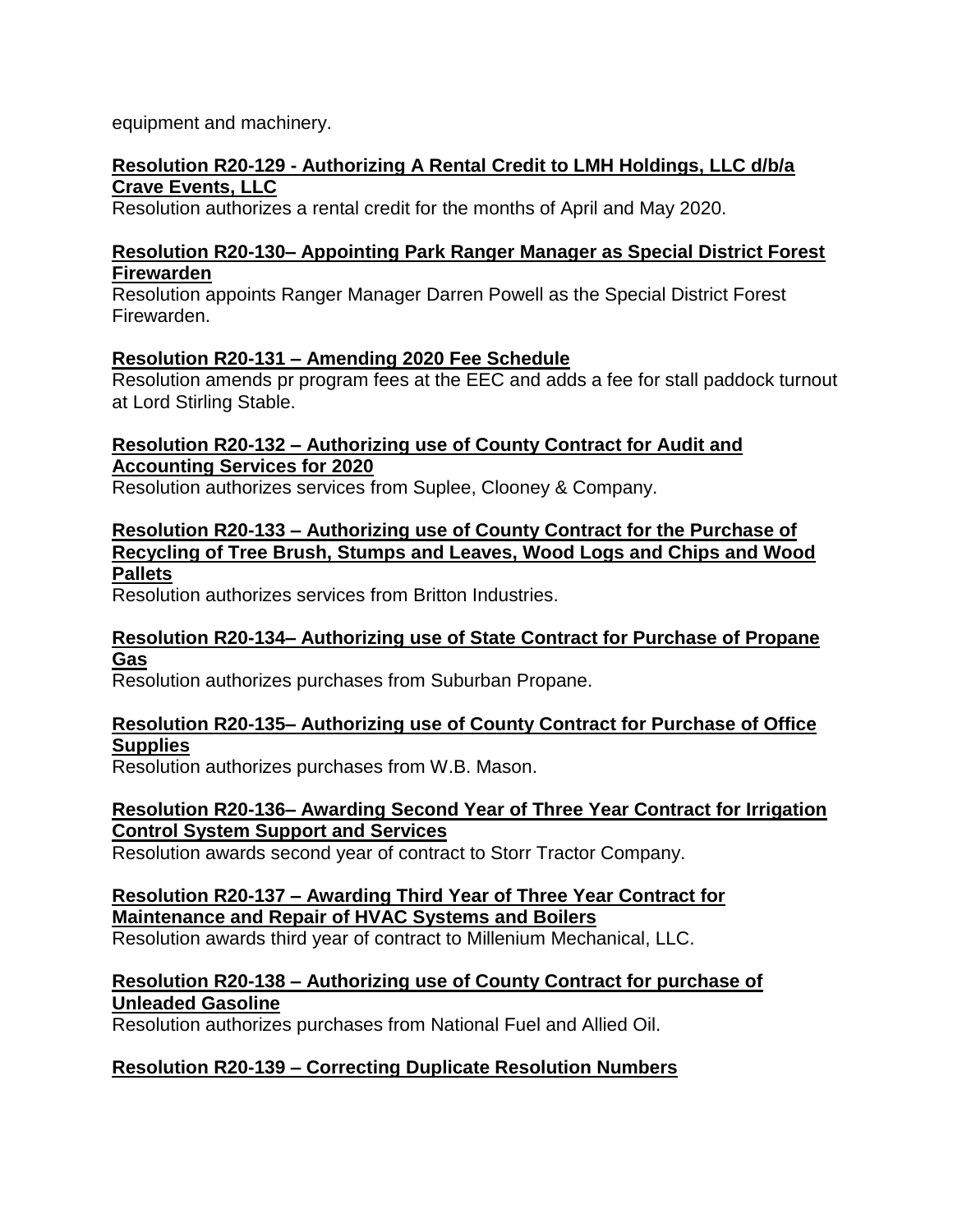Resolution renumbers resolutions passed at May 2020 Park Commission meeting that were erroneously duplicated from those passed at the April 2020 Park Commission meeting.

**Resolution R20-140 – Authorizing use of State Contract for purchase of Annual Maintenance Renewal of Forcepoint Email/Web Security Support** Resolution authorizes service from SHI.

# **Resolution R20-141 – Authorizing use of State Contract for an Annual Maintenance Agreement of Cisco Smartnet for All Routers, Switches and VoIP Server**

Resolution authorizes service from SHI.

## **Resolution R20-142 – Awarding Fifth Year of a Five-Year Contract for Coin Operated Optical Viewers**

Resolution awards the fifth and final year of the contract to Tower Optical Company.

## **COMMITTEE REPORTS**

## **CFO's Report**

Commissioner Ross, Chair of the Committee, submitted a report for the month of May 2020.

Director Soriano stated that despite twosome play and 16 minute tee times, the golf revenue for May was unexpected and significant. Director Soriano reminded the Commissioners that it was initially anticipated that, at a minimum, there would be a loss of golf revenue for April, May and June.

### **HUMAN RESOURCES**

Commissioner Leonard, Chair of the Committee, submitted a report for the month of May 2020.

### **LEISURE SERVICES**

Commissioner Hunsinger, Chair of the Committee, submitted a report for the month of May 2020.

Dina Trunzo, Administrator Leisure and Community Services, stated that both Therapeutic Recreation and Environmental Science will both be conducting summer camp programs virtually.

### **GOLF MANAGEMENT**

Commissioner Paluck, Chair of the Committee, submitted a report for the month of May 2020.

Bob Ransone, Deputy Director, Golf Management stated that golf tee times will decrease from 16 minutes to 12 minute intervals this weekend. As a result of the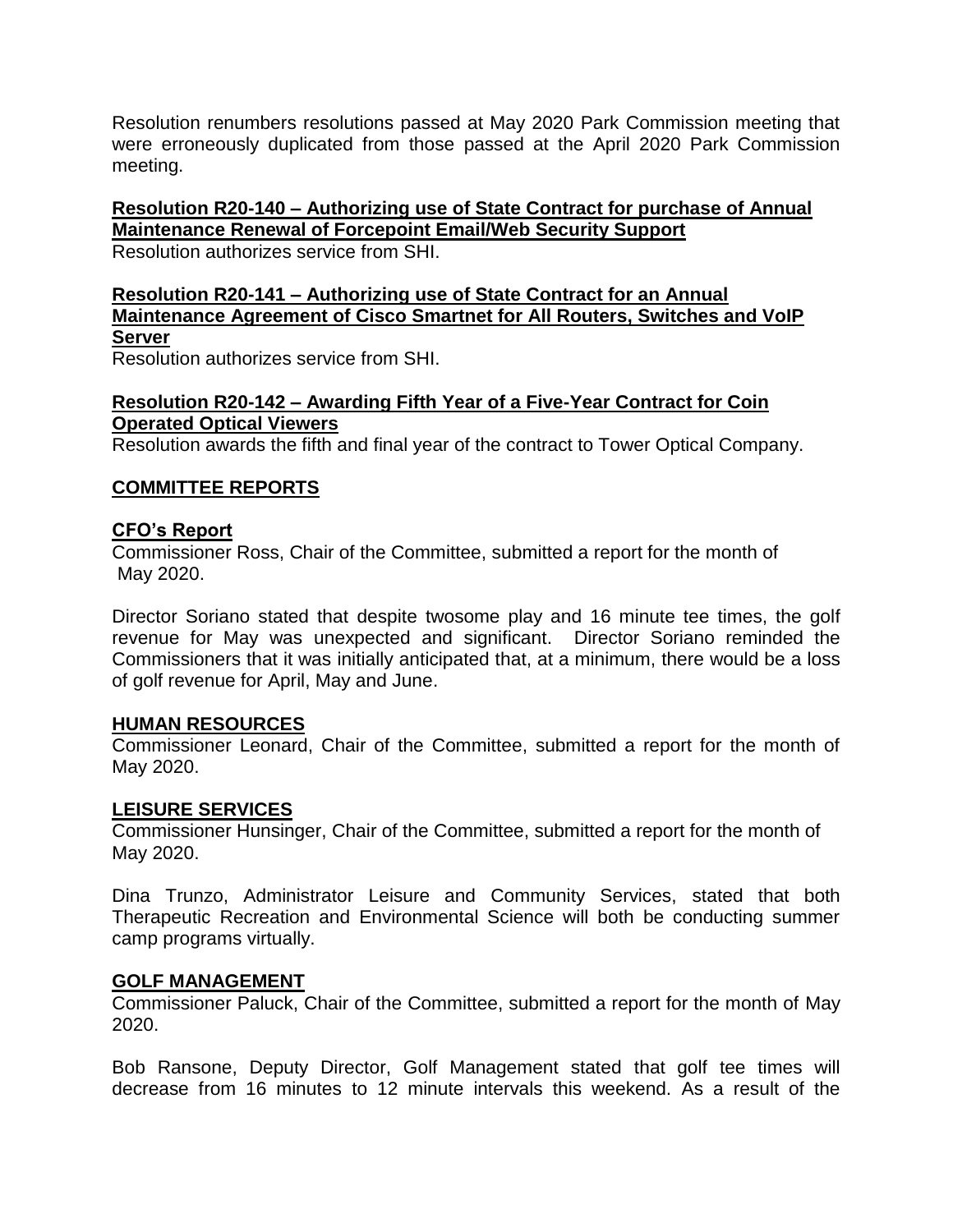increase to foursome play and the decreased tee time intervals, there may be a need for additional golf carts to accommodate individual use.

#### **INFORMATION MANAGEMENT**

Commissioner McCallen, Chair of the Committee, submitted a report for the month of May 2020.

### **VISITOR SERVICES**

Commissioner Ross, Chair of the Committee, submitted a report for the month of May 2020.

### **PROPERTY MANAGEMENT**

Director Soriano stated that staff is working with the ever-changing Executive Orders and how they impact park facilities.

### **PLANNING AND LAND ACQUISITION**

Commissioner Haines, Chair of the Committee, submitted a report for the month of May 2020.

### **CAPITAL FACILIITES – CONSTRUCTION and ENGINEERING**

Commissioner McCallen, Chair of the Committee, submitted a report for the month of May 2020.

Director Soriano stated that senior management staff met in May to re-prioritize capital projects in light of anticipated cuts in capital funding.

### **PARK MAINTENANCE & HORTICULTURE**

Commissioner Hunsinger, Chair of the Committee, submitted a report for the month of May 2020.

Pierce Frauenheim, Deputy Director Park Operations, stated that staff has been working together to handle the changing operational directives provided by the Governor. Parking lots will open to full capacity this weekend, playing fields will be opening soon, playgrounds remain closed, picnic areas are open and the Rose Garden at Colonial Park has opened to 25 patrons at a time. Park Maintenance has acquired sanitizer guns for use on sanitizing porta-johns and bathrooms when they are reopened. Director Soriano thanked County staff for sanitizing porta-johns at the various parks and golf courses. Director Soriano thanked the Sheriff's department for assisting with ensuring compliance with limited parking at the four busier parks.

#### **AUDIT COMMITTEE**

There was no report for the Audit Committee

#### **FREEHOLDERS REPORT**

There was no Freeholder report.